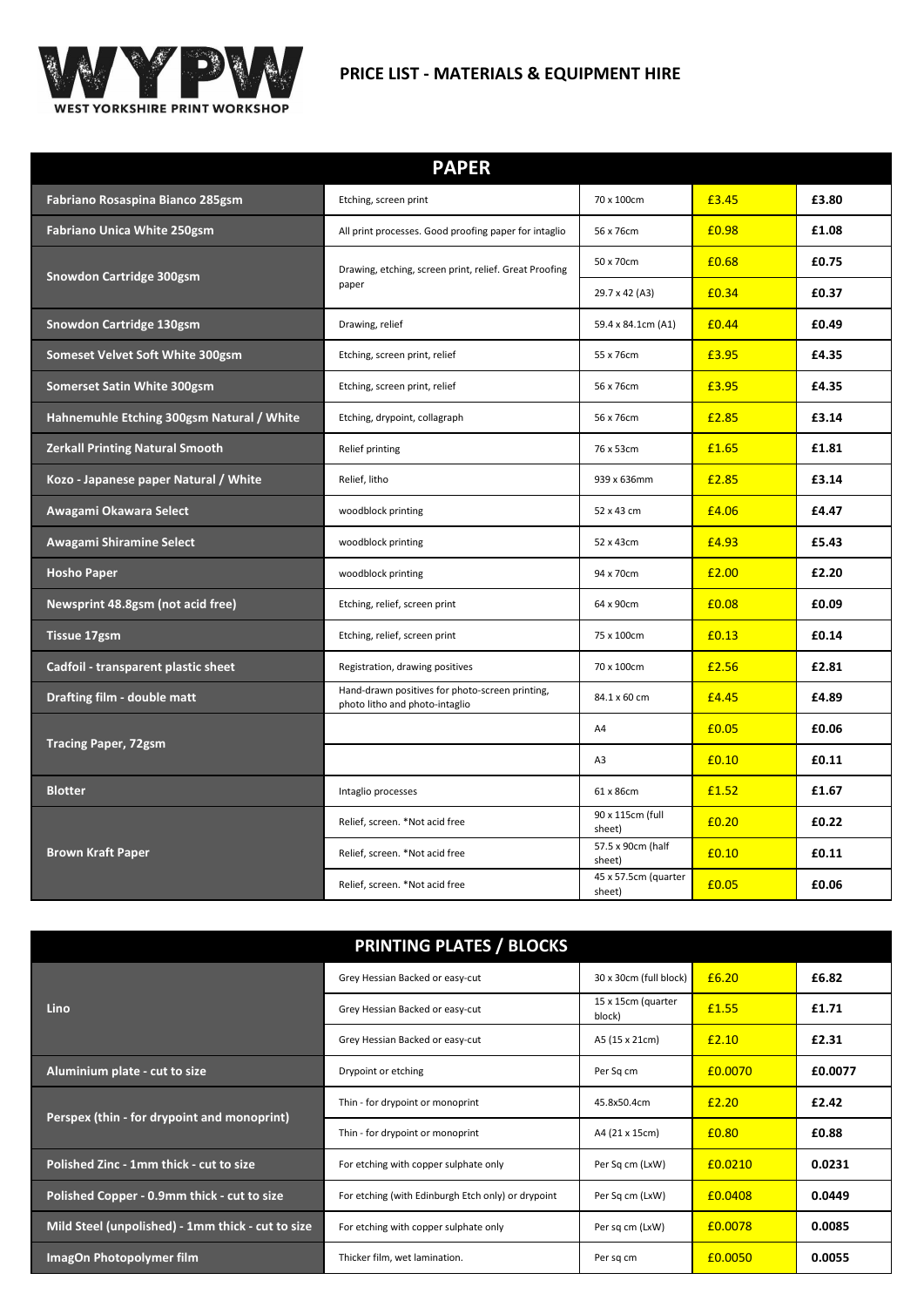| <b>Photec Photopolymer film</b>    | Thinner film, wet lamination     | Per sq cm                      | £0.0070 | 0.0077 |
|------------------------------------|----------------------------------|--------------------------------|---------|--------|
| Solar Plates - Toyobo KM73         | Photo-intaglio or letterpress    | A4 size                        | £20.58  | £22.64 |
|                                    | Photo-intaglio or letterpress    | A3 size                        | £31.05  | £34.16 |
| <b>Positive Photo-Litho Plates</b> | Photo-litho                      | 65 x 53cm (full plate)         | £6.76   | £7.43  |
|                                    | Photo-litho                      | $26.5 \times 21.6$ (1/6 plate) | £1.15   | £1.26  |
| <b>Shina Plywood Blocks</b>        | Mokuhanga, woodcut or wood-litho | 22.5 x 30cm                    | £4.26   | £4.68  |
|                                    | Mokuhanga, woodcut or wood-litho | $11 \times 16$ cm              | £2.13   | £2.34  |

| <b>SCREEN PRINTING</b>                           |                                                                                   |             |        |        |
|--------------------------------------------------|-----------------------------------------------------------------------------------|-------------|--------|--------|
|                                                  | Mix with system 3 acrylic paints 50/50                                            | 125g Pot    | £2.61  | £2.87  |
| <b>System 3 Acrylic Medium</b>                   | Mix with system 3 acrylic paints 50/51                                            | 1 litre tub | £17.64 | £19.41 |
| Pots with lids                                   | For mixing / storing inks                                                         | 150g pot    | £0.40  | £0.44  |
| <b>System 3 Textile Medium</b>                   | Mix with system 3 acrylic paints 50/50                                            | 125g Pot    | £2.65  | £2.92  |
| <b>System 3 Acrylic Paints - various colours</b> | Mix with system 3 acrylic medium 50/50                                            | 500ml Pot   | £11.35 | £12.49 |
|                                                  | Mix with system 3 acrylic medium 50/50                                            | 150ml tube  | £6.90  | £7.59  |
| <b>Masking Tape</b>                              | Wide                                                                              | 5cm x 50m   | £3.70  | £4.07  |
| <b>Plain White T-shirts, various sizes</b>       |                                                                                   | Per t-shirt | £3.60  | £3.96  |
| <b>Plain Calico Bags</b>                         |                                                                                   | Per bag     | £2.30  | £2.53  |
| <b>POSCA Opaque Marker Pens Medium</b>           | For making opaque positives for screen printing,<br>photo litho & photo-inataglio | Per pen     | £3.95  | £4.35  |

| <b>GENERAL SUNDRIES</b>              |                                                 |                |        |        |
|--------------------------------------|-------------------------------------------------|----------------|--------|--------|
| <b>Scrim - Medium or Soft</b>        | Intaglio processes                              | Per half metre | £2.30  | £2.53  |
| Lino / Wood Cutting Tools - Set of 5 | Woodcut / linocut                               | Set of 5       | £17.80 | £19.58 |
| <b>Vinyl Gloves (in print rooms)</b> |                                                 | Per Pair       | £0.25  | £0.28  |
| P3 disposable respirator mask        | For use while aquatinting and stripping screens | Per mask       | £2.40  | £2.64  |

| <b>MATERIALS</b><br><b>ACETATES / TRANSPARENCIES / PAPER PRINTOUTS</b>                                                                          |                                                            | <b>MEMBERS</b> | <b>NON-</b><br><b>MEMBERS</b> |                 |
|-------------------------------------------------------------------------------------------------------------------------------------------------|------------------------------------------------------------|----------------|-------------------------------|-----------------|
|                                                                                                                                                 | <b>ACETATES</b>                                            | A4             | 35p                           | 39 <sub>p</sub> |
| <b>PHOTOCOPIER (LASER COPIER)</b><br>Low cost, standard quality print-outs                                                                      |                                                            | A <sub>3</sub> | 70 <sub>p</sub>               | 78p             |
|                                                                                                                                                 | <b>PAPER</b>                                               | A4             | 10 <sub>p</sub>               | 11p             |
|                                                                                                                                                 |                                                            | A <sub>3</sub> | 20p                           | 22p             |
| LARGE FORMAT PRINTER (INKJET)<br>High quality print-outs, outputs dense blacks<br>with good light-blocking capabilities for screen<br>printing. | <b>TRANSPARENCIES</b><br>POSI-PRINT SCREEN FILM 130 MICRON | A4             | £1.50                         | £1.65           |
|                                                                                                                                                 |                                                            | A <sub>3</sub> | £3.00                         | £3.30           |
|                                                                                                                                                 |                                                            | A2             | £6.00                         | £6.60           |
|                                                                                                                                                 |                                                            | A1             | £12.00                        | £13.20          |
|                                                                                                                                                 | <b>PLAIN PAPER</b>                                         | A4             | £1.00                         | £1.10           |
|                                                                                                                                                 |                                                            | A <sub>3</sub> | £2.00                         | £2.20           |
|                                                                                                                                                 | 80 - 120 GSM                                               | A <sub>2</sub> | £4.00                         | £4.40           |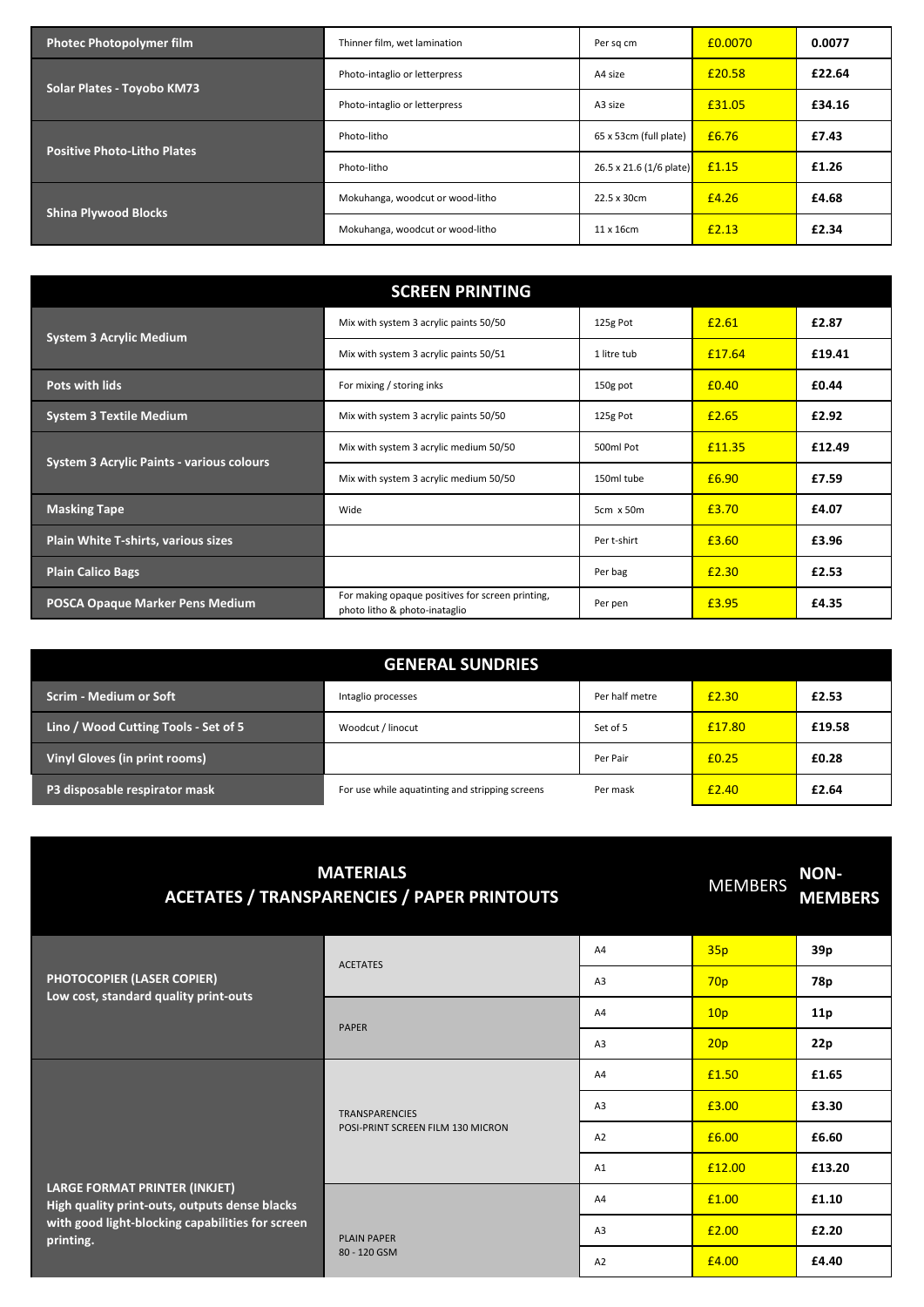|                                    |    | A1    | £8.00  | £8.80  |
|------------------------------------|----|-------|--------|--------|
| PREMIUM LUSTRE PHOTO PAPER 260 GSM | A2 | £5.00 | £5.50  |        |
|                                    |    | A1    | £10.00 | £11.00 |

| <b>MEMBERSHIP</b>         |              |  |
|---------------------------|--------------|--|
| Annual                    | £56 per year |  |
| <b>Student / Graduate</b> | £30 per year |  |

|                                                                                         | <b>EXTRAS</b>                                                      |
|-----------------------------------------------------------------------------------------|--------------------------------------------------------------------|
| <b>Print Studio Session Fees</b>                                                        | £11.50 per half day / £23 per full day                             |
| Storage (drawer in plan chest/box in print room)                                        | £20 per year                                                       |
| <b>Induction fee - New Members</b>                                                      | £25                                                                |
| <b>Induction fee - Renewing Members</b>                                                 | £7.50 (refresher)                                                  |
| Use of coloured Hawthorn Inks                                                           | £3 per session                                                     |
| <b>Screen hire - WYPW Screens</b>                                                       | £1.55 per screen per day<br>55p for each additional screen coating |
| Screen coatings - Member's own screens                                                  | £1.10 per screen coating                                           |
| Screen exposure service                                                                 | £13 per screen plus cost of transparency                           |
| Screen deep cleaning service                                                            | £11 per screen                                                     |
| 1-1 tuition - dedicated time with the technican<br>or tutor to learn a specific process | £50 per hour non-members / £45 per hour members                    |

## **EQUIPMENT HIRE (MEMBERS ONLY)**

**Email your order to kate@wypw.org**

### **Initial hire period 1 week. Extensions may be possible depending on other bookings.**

## **Bench-top Etching Press Polymetaal HS-35**

### **Excellent little press for intaglio printing. Also great for relief printing if used with 'runners'. Will comfortably print A4 size plates/blocks with a good border. Supplied with 1 x set of grey lino runners and 1 x set of blankets. Bed Size 35 x 60cm Top roller driven Weight 36kg Link to image here: https://handprinted.co.uk/products/polyme taal-etching-press-hs-35**

### **Rollers**

**£50 per week**

**Short 15 min induction on safe use required on first use \*Heavy! Requires 2 people to carry. Staff can help this end but you will need an extra person to help with it at your end\***

**Hand roller £15 per week - 6" width x 2" diameter (a few larger and smaller also available) Spindle roller with stand £25 per week - 14" width 5" diameter**